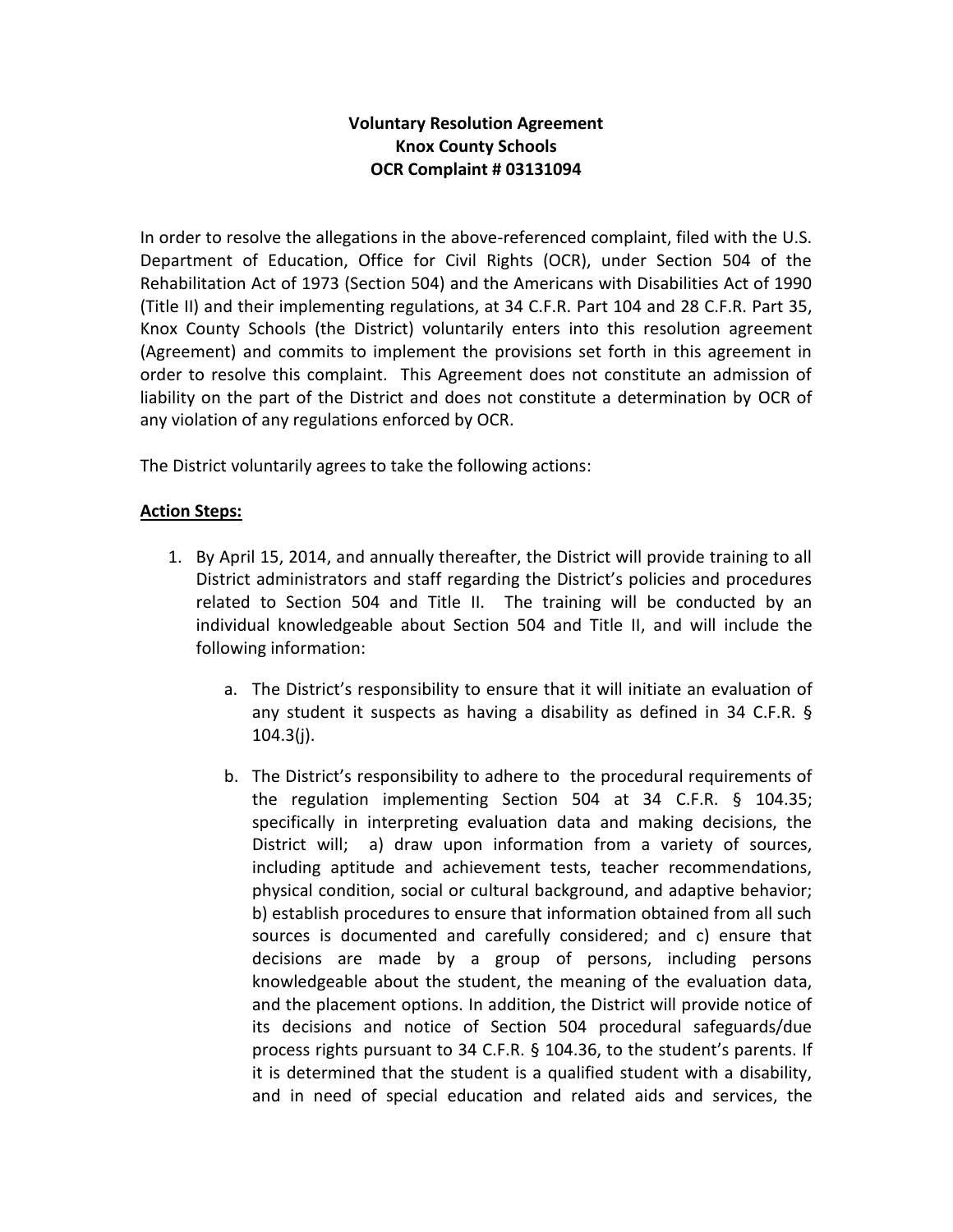District will, at a minimum, implement Section 504 at 34 C.F.R. § 104.35(b),(c), and (d)

- c. The District's responsibility to ensure that nonacademic services (XXXXXXXXX XXXXX XXXXX XXX XXXXXXXXXXXXXXX XXXXXXXXXX) are provided in a manner as is necessary to afford students with disabilities equal opportunity to participate, consistent with 34 C.F.R. § 104.34(b) and 104.37(a)(2).
- d. X-paragraph-X
- e. X-paragraph-X

## **Reporting Requirement**

2. By May 1, 2014, the District will submit documentation demonstrating implementation of Action Step #1 (a-e). The documentation will include, a) the date of the training, b) copy of the training materials, c) the name(s), title(s) and credentials of the individual(s) who conducted the training, d) the topics addressed at the training, and e) a copy of the sign-in sheet revealing the names and titles of all District and staff attendees.

The District agrees to comply with the terms of this Agreement until OCR has released it from monitoring. OCR will not close the monitoring until it determines that the District has fulfilled the terms of this Agreement and is in compliance with the provisions of Section 504 and Title II which are applicable to this complaint.

The District understands that by signing this Agreement, it agrees to provide data and other information in a timely manner in accordance with the reporting requirements of this Agreement. Further, the District understands that during the monitoring of this Agreement, OCR may visit the District, interview staff, and students and request such additional reports or data as are necessary for OCR to determine whether the District has complied with the terms of this Agreement and the provisions of Section 504 and Title II which are applicable to this complaint.

The District understands and acknowledges that OCR may initiate administrative enforcement or judicial proceedings to enforce the specific terms and obligations of this Agreement.

Before initiating administrative enforcement (34 C.F.R. §§ 100.9, 100.10), or judicial proceedings to enforce this Agreement, OCR shall give the University written notice of the alleged breach and a minimum of sixty (60) calendar days to cure the alleged breach.